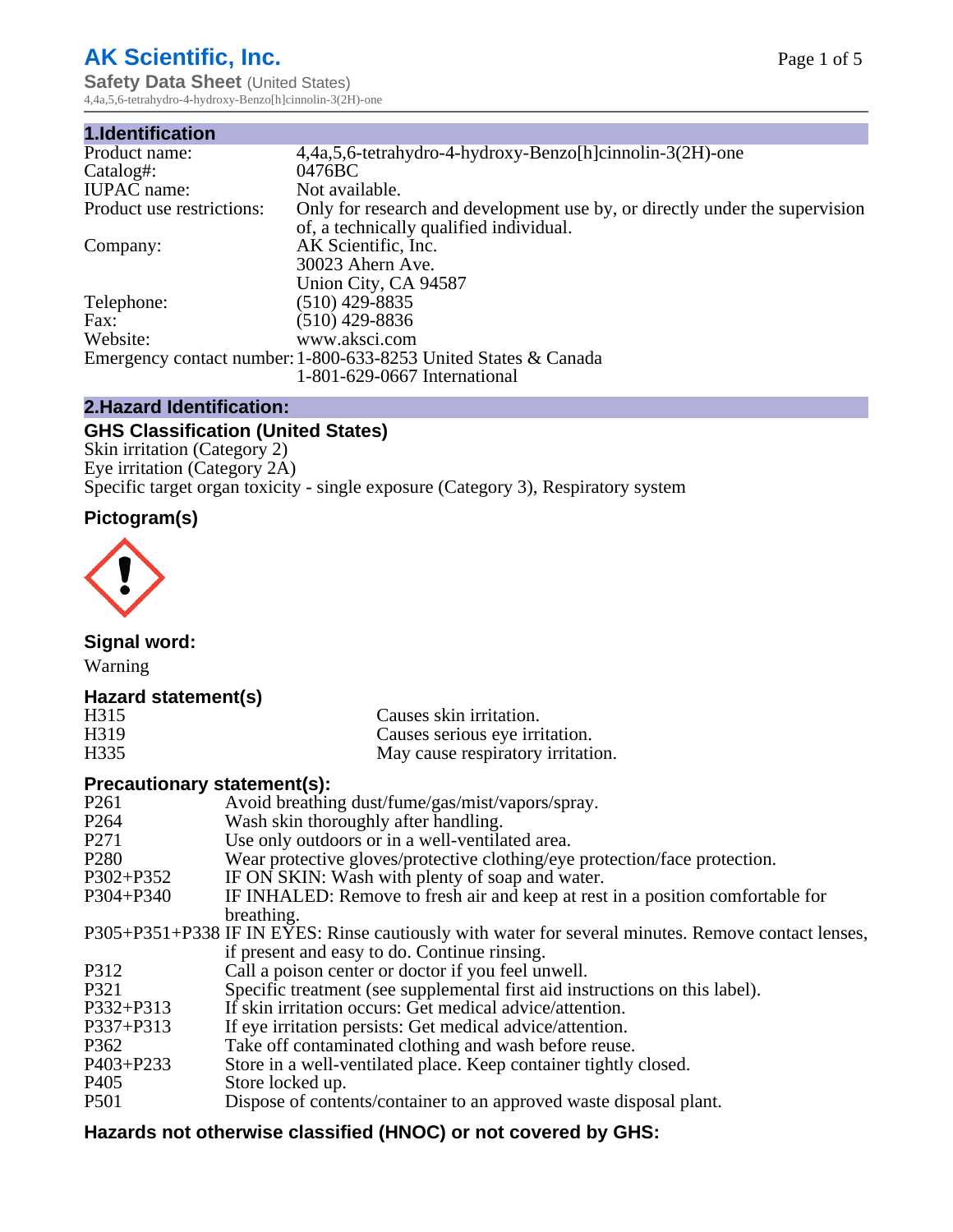#### None

# **3.Composition/Information on Ingredients**

Purity: 98%<br>EC: Not

Synonyms: Not available. CAS#: 230307-41-2 Not available.

### **4. First Aid Measures**

**General Information:** Immediately remove any clothing contaminated by the product. Move out of dangerous area. Consult a physician and show this safety data sheet.

**Inhalation:** Move person to fresh air. If not breathing, give artificial respiration. If breathing is difficult, give oxygen. Obtain medical aid.

**Skin contact:** Immediately flush skin with running water for at least 15 minutes while removing contaminated clothing and shoes. Wash clothing before reuse. Obtain medical aid immediately. **Eye contact:** Immediately flush open eyes with running water for at least 15 minutes. Obtain medical aid immediately.

**Ingestion:** Do NOT induce vomiting without medical advice. Rinse mouth with water. Never administer anything by mouth to an unconscious person. Obtain medical aid immediately.

**Most important symptoms and effects, both acute and delayed:** No further information available. Please see sections 2 and 11.

**Indication of any immediate medical attention and special treatment needed:** No further information available.

#### **5. Fire Fighting Measures**

**Suitable extinguishing media:** Use water spray, dry chemical, carbon dioxide, or chemical foam. **Specific hazards arising from the chemical:** Carbon oxides, Nitrogen oxides.

**Advice for firefighters:** As in any fire, wear a NIOSH-approved or equivalent, pressure-demand, self-contained breathing apparatus and full protective gear. During a fire, irritating and highly toxic gases may be generated by thermal decomposition or combustion.

#### **6. Accidental Release Measures**

**Personal precautions, protective equipment and emergency procedures:** Wear protective equipment and keep unprotected personnel away. Ensure adequate ventilation. Remove all sources of ignition. Prevent further leak or spill if safe to do so. For personal protective equipment, please refer to section 8.

**Environmental precautions:** Do not let product enter drains, other waterways, or soil.

**Methods and materials for containment and cleaning up:** Prevent further leak or spill if safe to do so. Vacuum, sweep up, or absorb with inert material and place into a suitable disposal container. Consult local regulations for disposal. See section 13 for further disposal information.

#### **7. Handling and Storage**

**Precautions for safe handling:** Avoid contact with skin, eyes, and personal clothing. Wash hands thoroughly after handling. Avoid breathing fumes. Use only with adequate ventilation. Wear suitable protective clothing, gloves, and eye/face protection. Keep away from sources of ignition. Minimize dust generation and accumulation. Keep container tightly closed. Open and handle container with care. Do not eat, drink, or smoke while handling.

**Conditions for safe storage, including any incompatibilities:** Store in a tightly-closed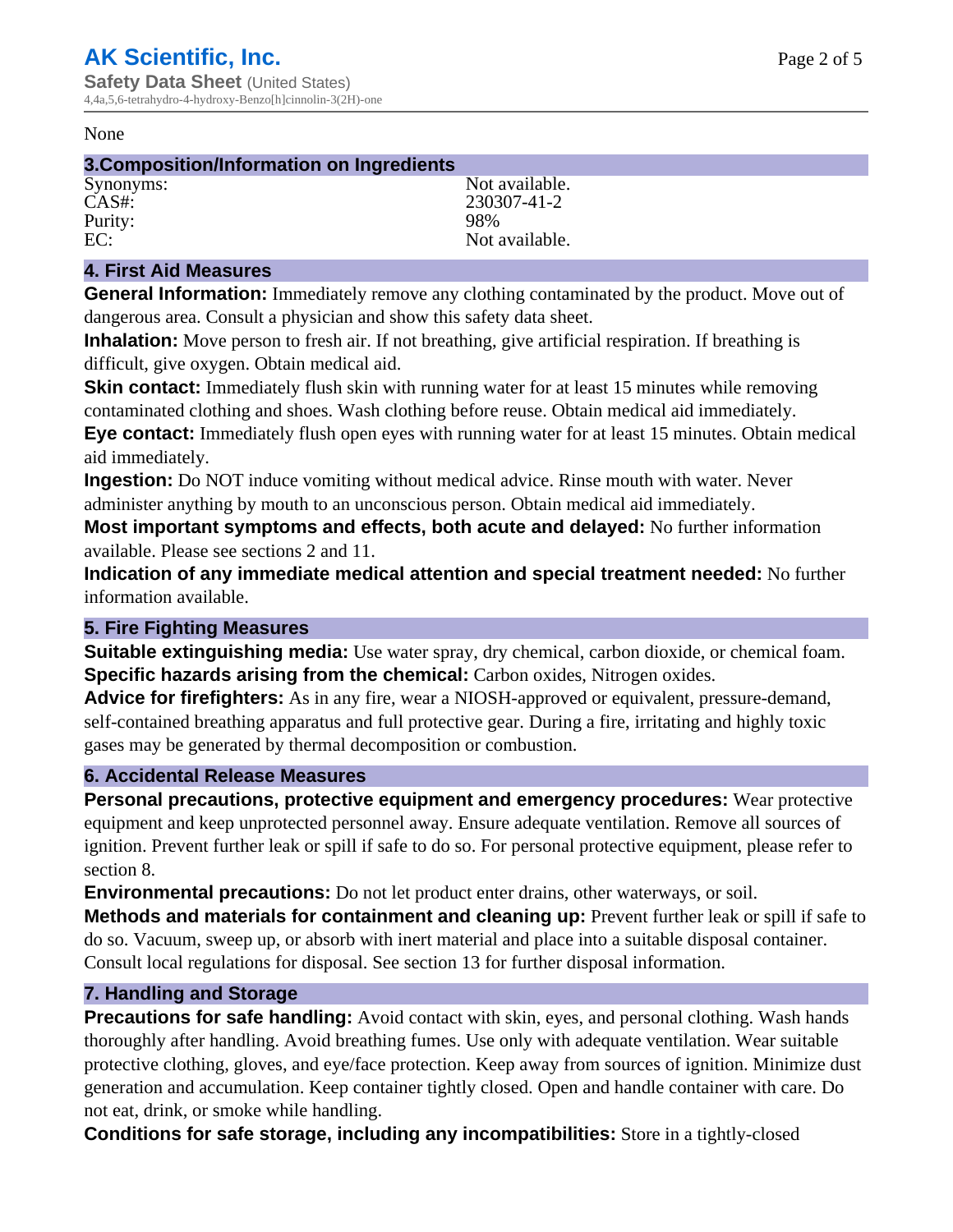container when not in use. Store in a cool, dry, well-ventilated area away from incompatible substances. Keep away from sources of ignition. ,Store long-term in a cool, dry place.

#### **8. Exposure Controls/Personal Protection**

#### **Exposure limits:**

| OSHA PEL:  | Not available. |
|------------|----------------|
| NIOSH REL: | Not available. |
| ACGIH TLV: | Not available. |

**Appropriate engineering controls:** Avoid contact with skin, eyes, and clothing. Wash hands before breaks and immediately after handling the product. Facilities storing or utilizing this material should be equipped with an eyewash fountain. Use adequate general and local exhaust ventilation to keep airborne concentrations low.

#### **Personal protection** Eyes: Not Available.<br>
Hands: Not Available.<br>
Not Available. Not Available.<br>Not Available. Skin and body: Respiratory: Not Available.

#### **9. Physical and Chemical Properties**

| <b>Physical State:</b>            | Light brown powder    |
|-----------------------------------|-----------------------|
| Molecular Formula:                | C12H12N2O2            |
| Molecular Weight:                 | 216.24                |
| Odor:                             | Not available.        |
| pH:                               | Not available.        |
| <b>Boiling Point Range:</b>       | Not available.        |
| Freezing/Melting Point:           | Not available.        |
| <b>Flash Point:</b>               | Not available.        |
| <b>Evaporation Rate:</b>          | Not available.        |
| Flammability(solid,gas):          | Please see section 2. |
| Explosive limits:                 | Not available.        |
| Vapor Pressure:                   | Not available.        |
| Vapor Density:                    | Not available.        |
| Solubility:                       | Not available.        |
| <b>Relative Density:</b>          | Not available.        |
| Refractive Index:                 | Not available.        |
| Volatility:                       | Not available.        |
| Auto-ignition Temperature:        | Not available.        |
| <b>Decomposition Temperature:</b> | Not available.        |
| <b>Partition Coefficient:</b>     | Not available.        |
|                                   |                       |

#### **10. Stability and Reactivity**

Reactivity: Not available.<br>
Chemical stability: Stable under re Possibility of hazardous reactions: Conditions to avoid:<br>
Incompatible materials:<br>
Strong oxidizing Hazardous decomposition products:

## **11. Toxicological Information**

RTECS# Not available. Acute toxicity: Not available.<br>
Routes of exposure: This is a multiple in the link of exposure in the link of the link of exposure. Symptoms related to the physical,chemical and toxicological characteristics:

Stable under recommended temperatures and pressures.<br>Not available. Strong oxidizing agents.<br>Carbon oxides, Nitrogen oxides.

> Inhalation,eye contact,skin contact,ingestion. Skin contact may result in inflammation characterized by itching, scaling, reddening,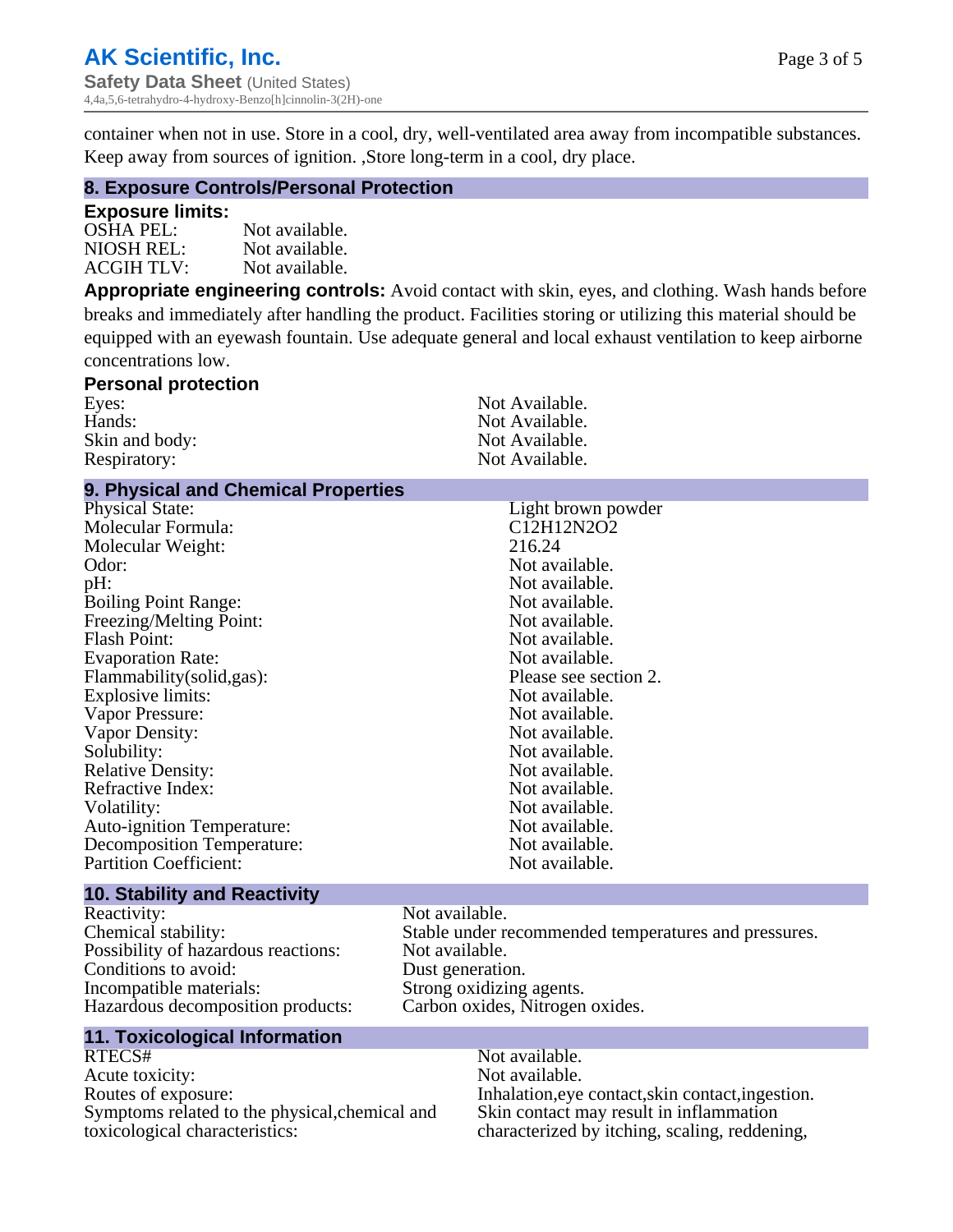- blistering, pain or dryness. Eye contact may result in redness, pain or severe eye damage. Inhalation may cause irritation of the lungs and respiratory system. Overexposure may result in serious illness or death.

#### **Carcinogenicity**

| IARC: | Not classified.                                                                                       |
|-------|-------------------------------------------------------------------------------------------------------|
| NTP:  | Not listed.                                                                                           |
| OSHA: | Not Available                                                                                         |
|       | Acute toxic effects: Inflammation of the eye is characterized by redness, watering, and itching. Skin |
|       | inflammation is characterized by itching, scaling, reddening, or, occasionally,                       |
|       | blistering.                                                                                           |

| <b>12. Ecological Information</b>              |               |                                  |  |
|------------------------------------------------|---------------|----------------------------------|--|
| Ecotoxicity:<br>Persistence and degradability: |               | Not available.<br>Not available. |  |
| Bioaccumulative potential:                     |               | Not available.                   |  |
| Mobility in soil:                              |               | Not available.                   |  |
| Other adverse effects:                         |               | Not available.                   |  |
| <b>13. Disposal Considerations</b>             |               |                                  |  |
| Disposal of waste:                             |               | Not listed                       |  |
| Disposal of packaging:                         |               | Not listed                       |  |
| <b>14. Transportation Information</b>          |               |                                  |  |
| <b>DOT (United States)</b>                     |               |                                  |  |
| UN number:                                     |               | Not hazmat                       |  |
| Proper shipping name:                          |               | Not available.                   |  |
| Transport hazard class:                        |               | Not available.                   |  |
| Packing group:                                 |               | Not available.                   |  |
| <b>IATA</b>                                    |               |                                  |  |
| <b>UN Number:</b>                              | Not DG        |                                  |  |
| Proper shipping name:                          |               | Not available.                   |  |
| Transport hazard class:                        |               | Not available.                   |  |
| Packing group:                                 |               | Not available.                   |  |
| <b>15. Regulatory Information</b>              |               |                                  |  |
| <b>TSCA (United States)</b>                    |               |                                  |  |
| Not Available.                                 |               |                                  |  |
| California Proposition 65:                     | Not Available |                                  |  |
| <b>NFPA Rating:</b>                            | Health:       | Not available.                   |  |
|                                                | Flammability: | Not available.                   |  |
|                                                | Instability:  | Not available.                   |  |

#### **16. Additional Information**

Revision Date: 01/01/2022 Printed Date: 01/01/2022

*The information above is believed to be accurate and represents the best information currently available to us. However, we make no warranty of merchantability or any other warranty, express or implied, with respect to such information, and we assume no liability resulting from its use. Users should make their*